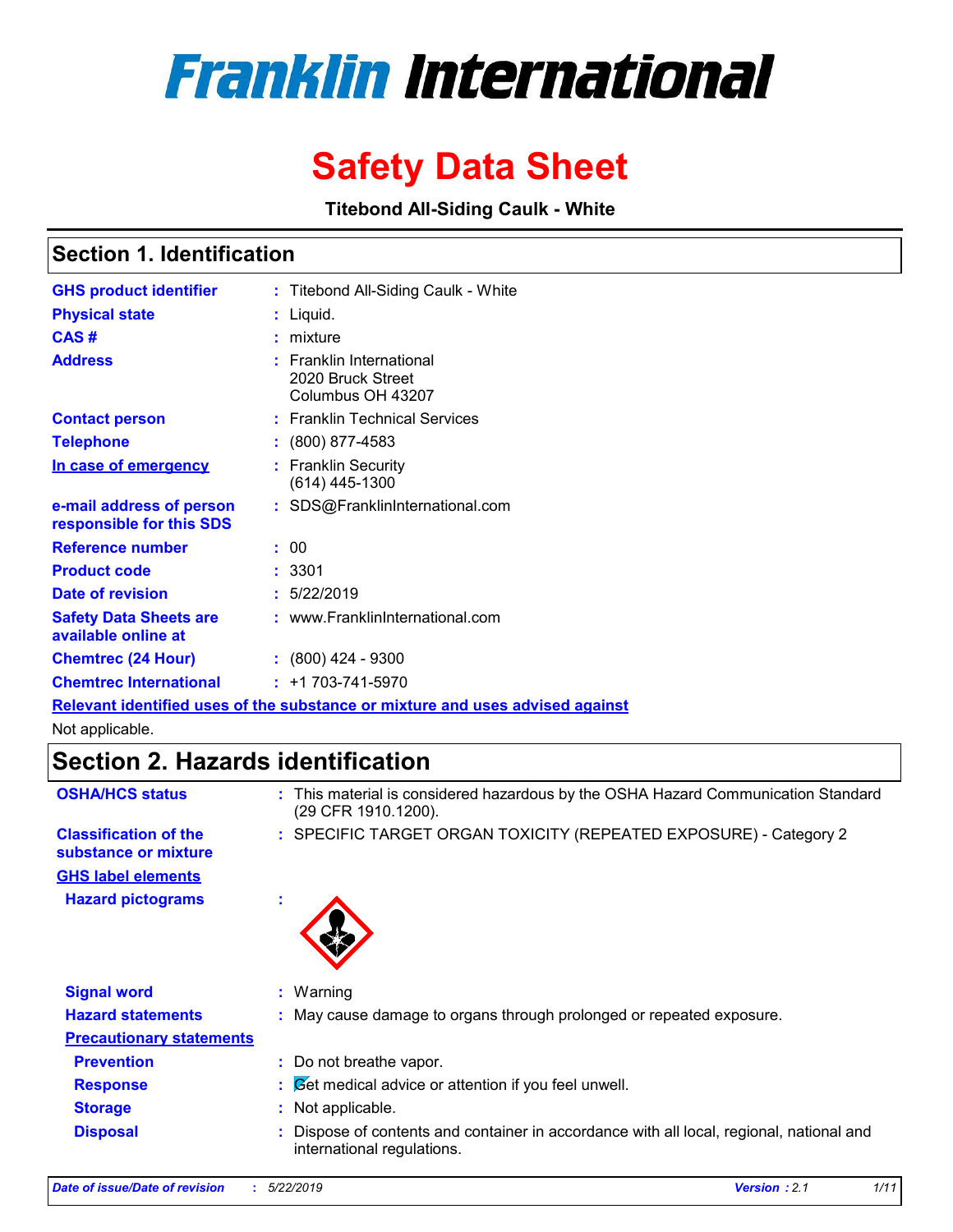# **Section 2. Hazards identification**

**Supplemental label elements**

**:** Avoid contact with skin and clothing. Wash thoroughly after handling.

**Hazards not otherwise classified**

**:** Prolonged or repeated contact may dry skin and cause irritation.

# **Section 3. Composition/information on ingredients**

| <b>Substance/mixture</b> |  | $:$ Mixture |
|--------------------------|--|-------------|
|--------------------------|--|-------------|

| <b>Ingredient name</b> |            | <b>CAS number</b> |
|------------------------|------------|-------------------|
| ethanediol             | برر<br>ت≤ا | 107-21-1          |

Any concentration shown as a range is to protect confidentiality or is due to batch variation.

**There are no additional ingredients present which, within the current knowledge of the supplier and in the concentrations applicable, are classified as hazardous to health or the environment and hence require reporting in this section.**

**Occupational exposure limits, if available, are listed in Section 8.**

# **Section 4. First aid measures**

| <b>Description of necessary first aid measures</b> |  |                                                                                                                                                                                                                                                                                                                                                                                                                                                                                                                                                                                                                                                                                                                                                                                                                   |  |
|----------------------------------------------------|--|-------------------------------------------------------------------------------------------------------------------------------------------------------------------------------------------------------------------------------------------------------------------------------------------------------------------------------------------------------------------------------------------------------------------------------------------------------------------------------------------------------------------------------------------------------------------------------------------------------------------------------------------------------------------------------------------------------------------------------------------------------------------------------------------------------------------|--|
| <b>Eye contact</b>                                 |  | : Immediately flush eyes with plenty of water, occasionally lifting the upper and lower<br>eyelids. Check for and remove any contact lenses. Continue to rinse for at least 10<br>minutes. Get medical attention.                                                                                                                                                                                                                                                                                                                                                                                                                                                                                                                                                                                                 |  |
| <b>Inhalation</b>                                  |  | : Remove victim to fresh air and keep at rest in a position comfortable for breathing. If<br>not breathing, if breathing is irregular or if respiratory arrest occurs, provide artificial<br>respiration or oxygen by trained personnel. It may be dangerous to the person providing<br>aid to give mouth-to-mouth resuscitation. Get medical attention following exposure or if<br>feeling unwell. If unconscious, place in recovery position and get medical attention<br>immediately. Maintain an open airway. Loosen tight clothing such as a collar, tie, belt<br>or waistband.                                                                                                                                                                                                                              |  |
| <b>Skin contact</b>                                |  | : Wash skin thoroughly with soap and water or use recognized skin cleanser. Remove<br>contaminated clothing and shoes. Continue to rinse for at least 10 minutes. Get<br>medical attention following exposure or if feeling unwell. Wash clothing before reuse.<br>Clean shoes thoroughly before reuse.                                                                                                                                                                                                                                                                                                                                                                                                                                                                                                           |  |
| <b>Ingestion</b>                                   |  | : Wash out mouth with water. Remove dentures if any. Remove victim to fresh air and<br>keep at rest in a position comfortable for breathing. If material has been swallowed and<br>the exposed person is conscious, give small quantities of water to drink. Stop if the<br>exposed person feels sick as vomiting may be dangerous. Do not induce vomiting<br>unless directed to do so by medical personnel. If vomiting occurs, the head should be<br>kept low so that vomit does not enter the lungs. Get medical attention following<br>exposure or if feeling unwell. Never give anything by mouth to an unconscious person.<br>If unconscious, place in recovery position and get medical attention immediately.<br>Maintain an open airway. Loosen tight clothing such as a collar, tie, belt or waistband. |  |
| Most important symptoms/effects, acute and delayed |  |                                                                                                                                                                                                                                                                                                                                                                                                                                                                                                                                                                                                                                                                                                                                                                                                                   |  |
| <b>Potential acute health effects</b>              |  |                                                                                                                                                                                                                                                                                                                                                                                                                                                                                                                                                                                                                                                                                                                                                                                                                   |  |
| <b>Eye contact</b>                                 |  | : This product may irritate eyes upon contact.                                                                                                                                                                                                                                                                                                                                                                                                                                                                                                                                                                                                                                                                                                                                                                    |  |
| <b>Inhalation</b>                                  |  | : No known significant effects or critical hazards.                                                                                                                                                                                                                                                                                                                                                                                                                                                                                                                                                                                                                                                                                                                                                               |  |
| <b>Skin contact</b>                                |  | : Defatting to the skin. May cause skin dryness and irritation.                                                                                                                                                                                                                                                                                                                                                                                                                                                                                                                                                                                                                                                                                                                                                   |  |
| <b>Ingestion</b>                                   |  | : No known significant effects or critical hazards.                                                                                                                                                                                                                                                                                                                                                                                                                                                                                                                                                                                                                                                                                                                                                               |  |
| <b>Over-exposure signs/symptoms</b>                |  |                                                                                                                                                                                                                                                                                                                                                                                                                                                                                                                                                                                                                                                                                                                                                                                                                   |  |
| <b>Eye contact</b>                                 |  | : No specific data.                                                                                                                                                                                                                                                                                                                                                                                                                                                                                                                                                                                                                                                                                                                                                                                               |  |
| <b>Inhalation</b>                                  |  | : No specific data.                                                                                                                                                                                                                                                                                                                                                                                                                                                                                                                                                                                                                                                                                                                                                                                               |  |
|                                                    |  |                                                                                                                                                                                                                                                                                                                                                                                                                                                                                                                                                                                                                                                                                                                                                                                                                   |  |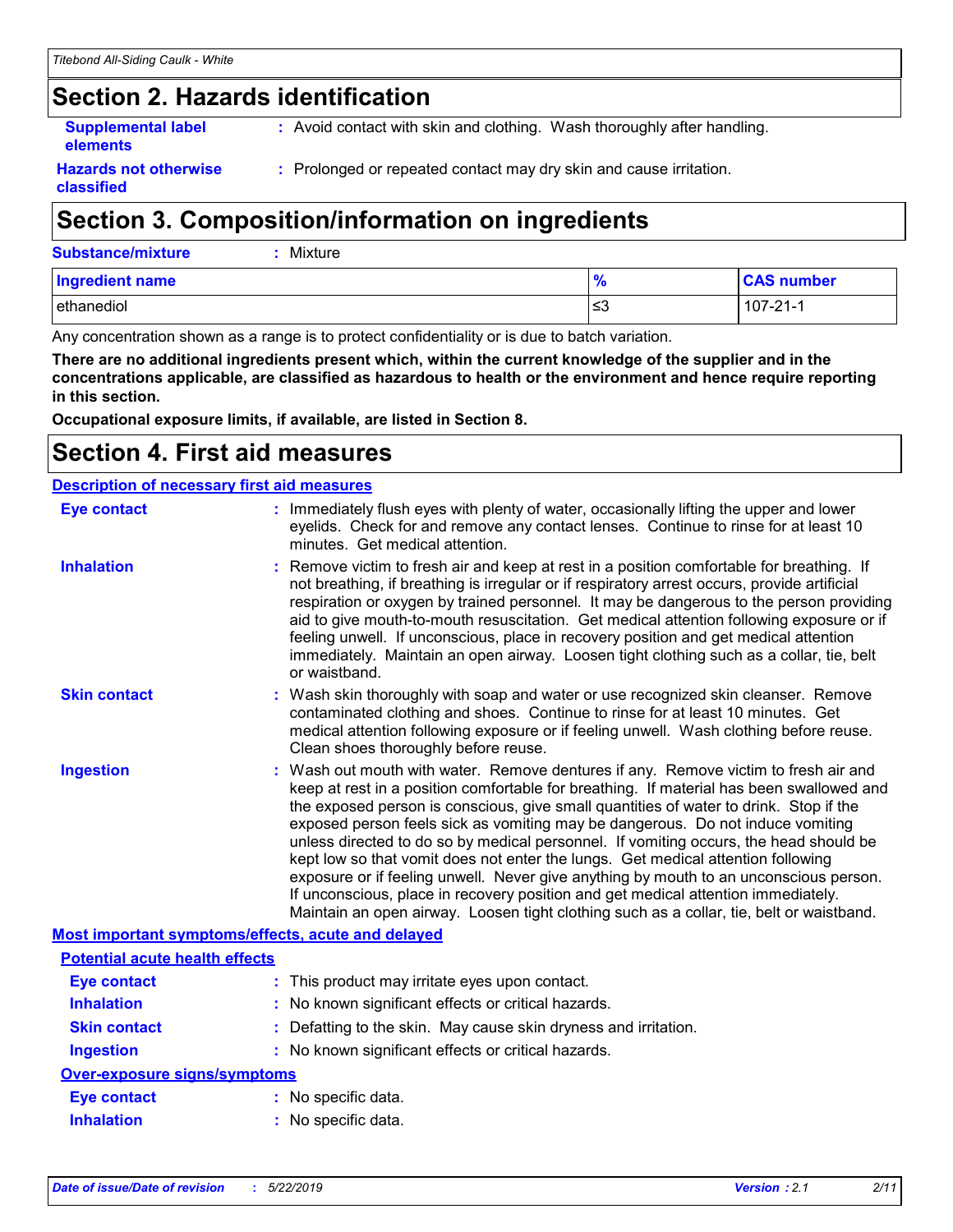## **Section 4. First aid measures**

| <b>Skin contact</b>               | Adverse symptoms may include the following:                                                                                                                                   |  |
|-----------------------------------|-------------------------------------------------------------------------------------------------------------------------------------------------------------------------------|--|
|                                   | irritation                                                                                                                                                                    |  |
|                                   | dryness                                                                                                                                                                       |  |
|                                   | cracking                                                                                                                                                                      |  |
| <b>Ingestion</b>                  | No specific data.                                                                                                                                                             |  |
|                                   | Indication of immediate medical attention and special treatment needed, if necessary                                                                                          |  |
| <b>Notes to physician</b>         | : Treat symptomatically. Contact poison treatment specialist immediately if large<br>quantities have been ingested or inhaled.                                                |  |
| <b>Specific treatments</b>        | : No specific treatment.                                                                                                                                                      |  |
| <b>Protection of first-aiders</b> | : No action shall be taken involving any personal risk or without suitable training. It may<br>be dangerous to the person providing aid to give mouth-to-mouth resuscitation. |  |
|                                   |                                                                                                                                                                               |  |

#### **See toxicological information (Section 11)**

#### **Section 5. Fire-fighting measures**

| <b>Extinguishing media</b>                               |                                                                                                                                                                                                   |
|----------------------------------------------------------|---------------------------------------------------------------------------------------------------------------------------------------------------------------------------------------------------|
| <b>Suitable extinguishing</b><br>media                   | : Use an extinguishing agent suitable for the surrounding fire.                                                                                                                                   |
| <b>Unsuitable extinguishing</b><br>media                 | : None known.                                                                                                                                                                                     |
| <b>Specific hazards arising</b><br>from the chemical     | : In a fire or if heated, a pressure increase will occur and the container may burst.                                                                                                             |
| <b>Hazardous thermal</b><br>decomposition products       | Decomposition products may include the following materials:<br>carbon dioxide<br>carbon monoxide                                                                                                  |
| <b>Special protective actions</b><br>for fire-fighters   | Promptly isolate the scene by removing all persons from the vicinity of the incident if<br>there is a fire. No action shall be taken involving any personal risk or without suitable<br>training. |
| <b>Special protective</b><br>equipment for fire-fighters | : Fire-fighters should wear appropriate protective equipment and self-contained breathing<br>apparatus (SCBA) with a full face-piece operated in positive pressure mode.                          |

### **Section 6. Accidental release measures**

#### **Environmental precautions Personal precautions, protective equipment and emergency procedures :** Avoid dispersal of spilled material and runoff and contact with soil, waterways, drains **:** No action shall be taken involving any personal risk or without suitable training. Evacuate surrounding areas. Keep unnecessary and unprotected personnel from entering. Do not touch or walk through spilled material. Avoid breathing vapor or mist. Provide adequate ventilation. Wear appropriate respirator when ventilation is inadequate. Put on appropriate personal protective equipment. and sewers. Inform the relevant authorities if the product has caused environmental pollution (sewers, waterways, soil or air). : Stop leak if without risk. Move containers from spill area. Dilute with water and mop up if water-soluble. Alternatively, or if water-insoluble, absorb with an inert dry material and place in an appropriate waste disposal container. Dispose of via a licensed waste disposal contractor. **Small spill : Methods and materials for containment and cleaning up For non-emergency personnel For emergency responders :** If specialized clothing is required to deal with the spillage, take note of any information in Section 8 on suitable and unsuitable materials. See also the information in "For nonemergency personnel".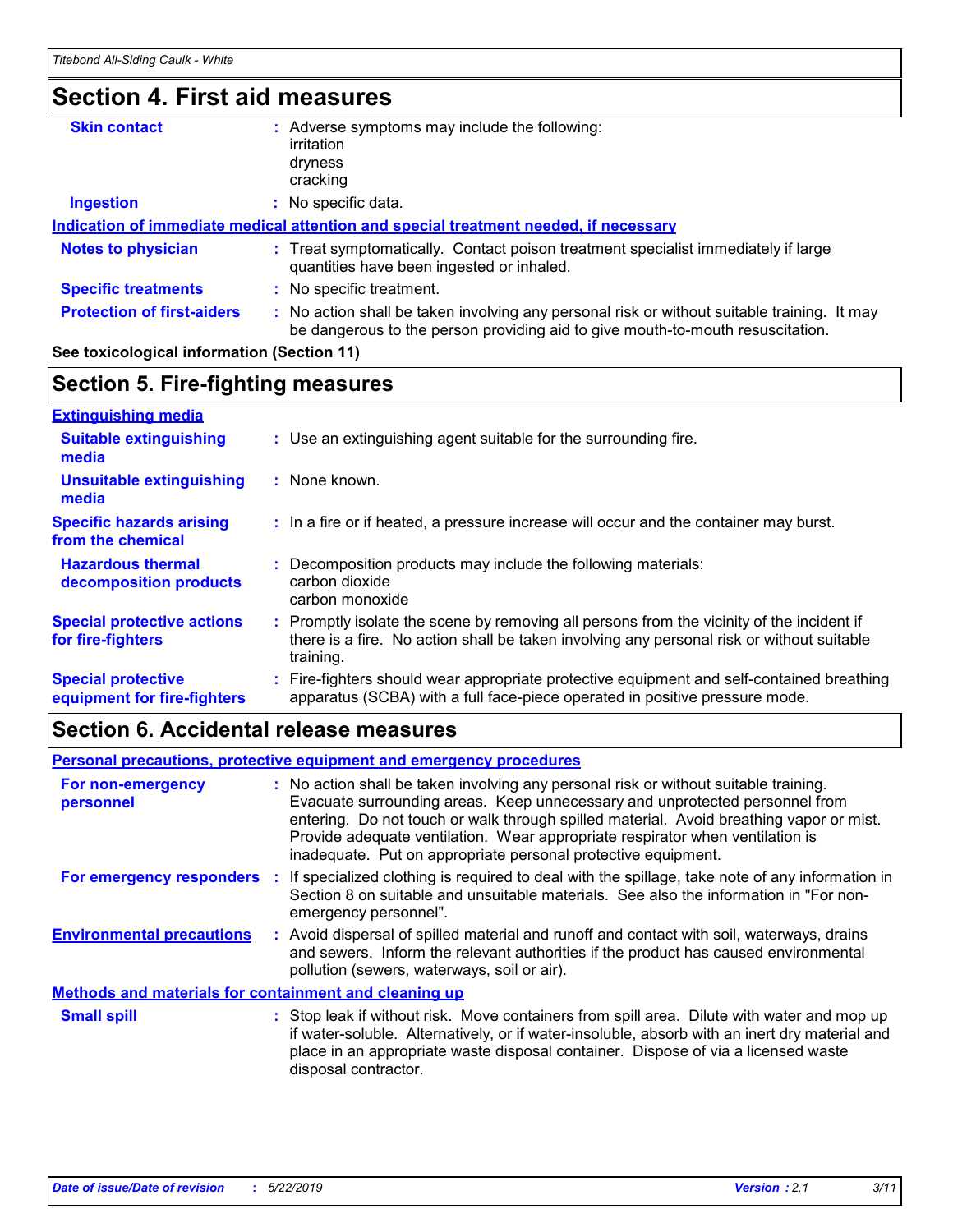# **Section 6. Accidental release measures**

# **Section 7. Handling and storage**

| <b>Precautions for safe handling</b>                                             |                                                                                                                                                                                                                                                                                                                                                                                                                                                                                                                                                                                                                                                                   |
|----------------------------------------------------------------------------------|-------------------------------------------------------------------------------------------------------------------------------------------------------------------------------------------------------------------------------------------------------------------------------------------------------------------------------------------------------------------------------------------------------------------------------------------------------------------------------------------------------------------------------------------------------------------------------------------------------------------------------------------------------------------|
| <b>Protective measures</b>                                                       | : Put on appropriate personal protective equipment (see Section 8). Do not breathe<br>vapor or mist. Do not ingest. Avoid contact with eyes, skin and clothing. Keep in the<br>original container or an approved alternative made from a compatible material, kept<br>tightly closed when not in use. Empty containers retain product residue and can be<br>hazardous. Do not reuse container.                                                                                                                                                                                                                                                                    |
| <b>Advice on general</b><br>occupational hygiene                                 | Eating, drinking and smoking should be prohibited in areas where this material is<br>handled, stored and processed. Workers should wash hands and face before eating,<br>drinking and smoking. Remove contaminated clothing and protective equipment before<br>entering eating areas. See also Section 8 for additional information on hygiene<br>measures.                                                                                                                                                                                                                                                                                                       |
| <b>Conditions for safe storage,</b><br>including any<br><b>incompatibilities</b> | Do not store below the following temperature: $5^{\circ}$ C (41 <sup>°</sup> F). Store in accordance with<br>local regulations. Store in original container protected from direct sunlight in a dry, cool<br>and well-ventilated area, away from incompatible materials (see Section 10) and food<br>and drink. Keep container tightly closed and sealed until ready for use. Containers that<br>have been opened must be carefully resealed and kept upright to prevent leakage. Do<br>not store in unlabeled containers. Use appropriate containment to avoid environmental<br>contamination. See Section 10 for incompatible materials before handling or use. |

# **Section 8. Exposure controls/personal protection**

#### **Control parameters**

**Occupational exposure limits**

| <b>Ingredient name</b>                            |  | <b>Exposure limits</b>                                                                                                                                                                                                                                                                                                                                                                            |  |
|---------------------------------------------------|--|---------------------------------------------------------------------------------------------------------------------------------------------------------------------------------------------------------------------------------------------------------------------------------------------------------------------------------------------------------------------------------------------------|--|
| ethanediol                                        |  | ACGIH TLV (United States, 3/2020).<br>STEL: 10 mg/m <sup>3</sup> 15 minutes. Form: Inhalable fraction. Aerosol only.<br>STEL: 50 ppm 15 minutes. Form: Vapor fraction<br>TWA: 25 ppm 8 hours. Form: Vapor fraction<br>OSHA PEL 1989 (United States, 3/1989).<br>CEIL: 50 ppm<br>CEIL: 125 mg/m <sup>3</sup>                                                                                       |  |
| <b>Appropriate engineering</b><br><b>controls</b> |  | : If user operations generate dust, fumes, gas, vapor or mist, use process enclosures,<br>local exhaust ventilation or other engineering controls to keep worker exposure to<br>airborne contaminants below any recommended or statutory limits.                                                                                                                                                  |  |
| <b>Environmental exposure</b><br><b>controls</b>  |  | : Emissions from ventilation or work process equipment should be checked to ensure<br>they comply with the requirements of environmental protection legislation. In some<br>cases, fume scrubbers, filters or engineering modifications to the process equipment<br>will be necessary to reduce emissions to acceptable levels.                                                                   |  |
| <b>Individual protection measures</b>             |  |                                                                                                                                                                                                                                                                                                                                                                                                   |  |
| <b>Hygiene measures</b>                           |  | : Wash hands, forearms and face thoroughly after handling chemical products, before<br>eating, smoking and using the lavatory and at the end of the working period.<br>Appropriate techniques should be used to remove potentially contaminated clothing.<br>Wash contaminated clothing before reusing. Ensure that eyewash stations and safety<br>showers are close to the workstation location. |  |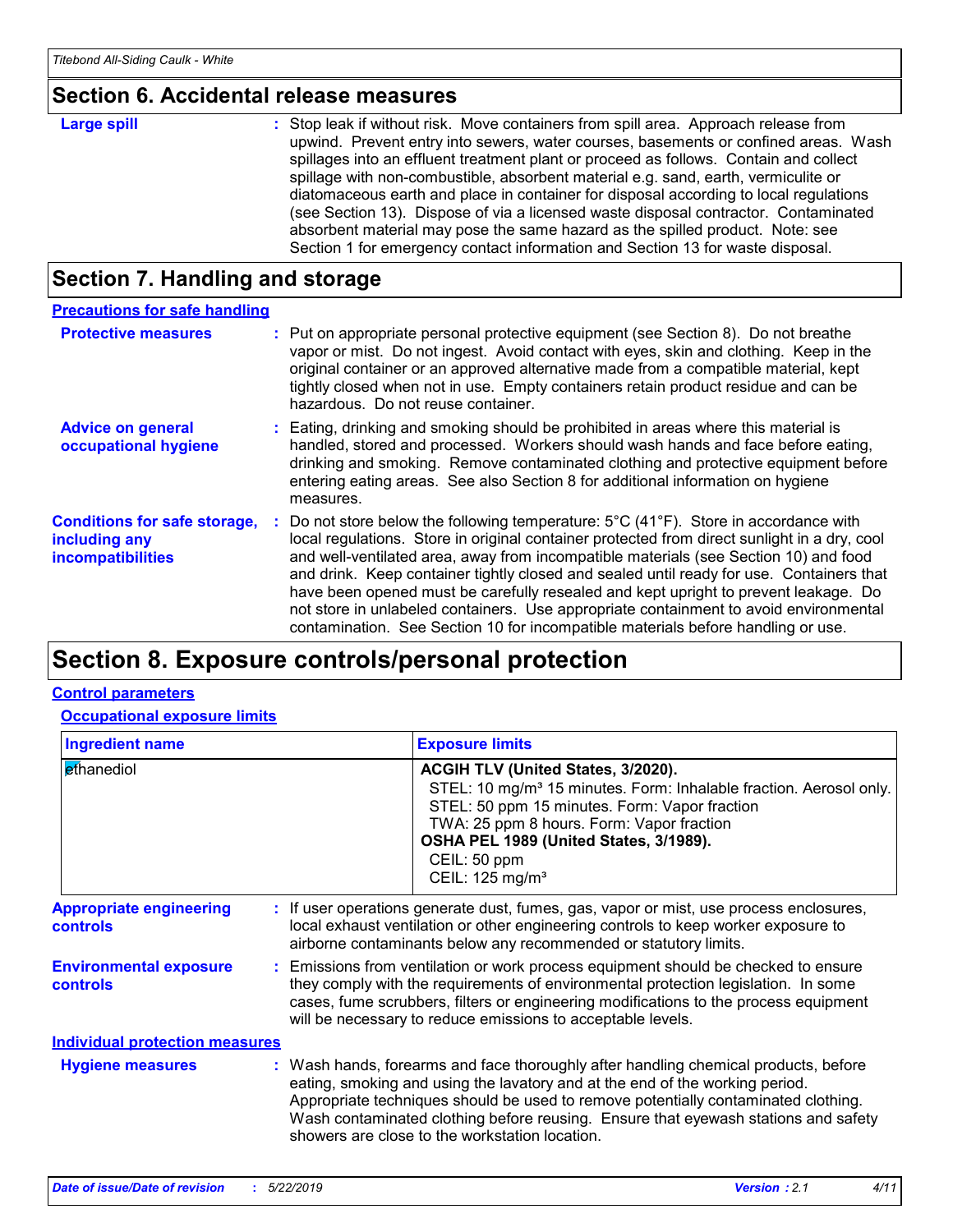# **Section 8. Exposure controls/personal protection**

| <b>Eye/face protection</b>    | : Safety eyewear complying with an approved standard should be used when a risk<br>assessment indicates this is necessary to avoid exposure to liquid splashes, mists,<br>gases or dusts. If contact is possible, the following protection should be worn, unless<br>the assessment indicates a higher degree of protection: safety glasses with side-<br>shields.                                                                                                                                                                                                                                                     |
|-------------------------------|------------------------------------------------------------------------------------------------------------------------------------------------------------------------------------------------------------------------------------------------------------------------------------------------------------------------------------------------------------------------------------------------------------------------------------------------------------------------------------------------------------------------------------------------------------------------------------------------------------------------|
| <b>Skin protection</b>        |                                                                                                                                                                                                                                                                                                                                                                                                                                                                                                                                                                                                                        |
| <b>Hand protection</b>        | : Chemical-resistant, impervious gloves complying with an approved standard should be<br>worn at all times when handling chemical products if a risk assessment indicates this is<br>necessary. Considering the parameters specified by the glove manufacturer, check<br>during use that the gloves are still retaining their protective properties. It should be<br>noted that the time to breakthrough for any glove material may be different for different<br>glove manufacturers. In the case of mixtures, consisting of several substances, the<br>protection time of the gloves cannot be accurately estimated. |
| <b>Body protection</b>        | : Personal protective equipment for the body should be selected based on the task being<br>performed and the risks involved and should be approved by a specialist before<br>handling this product.                                                                                                                                                                                                                                                                                                                                                                                                                    |
| <b>Other skin protection</b>  | : Appropriate footwear and any additional skin protection measures should be selected<br>based on the task being performed and the risks involved and should be approved by a<br>specialist before handling this product.                                                                                                                                                                                                                                                                                                                                                                                              |
| <b>Respiratory protection</b> | : Based on the hazard and potential for exposure, select a respirator that meets the<br>appropriate standard or certification. Respirators must be used according to a<br>respiratory protection program to ensure proper fitting, training, and other important<br>aspects of use.                                                                                                                                                                                                                                                                                                                                    |

# **Section 9. Physical and chemical properties**

#### **Appearance**

| <u> Друсигинск</u>                                |    |                                                                  |
|---------------------------------------------------|----|------------------------------------------------------------------|
| <b>Physical state</b>                             |    | : Liquid. [Paste.]                                               |
| <b>Color</b>                                      |    | White.                                                           |
| Odor                                              |    | Acrylic.                                                         |
| <b>Odor threshold</b>                             |    | Not available.                                                   |
| pH                                                |    | 7.5 to 8.5                                                       |
| <b>Melting point</b>                              | ÷. | Not available.                                                   |
| <b>Boiling point</b>                              |    | : Not available.                                                 |
| <b>Flash point</b>                                |    | Closed cup: $>93.3^{\circ}$ C ( $>199.9^{\circ}$ F) [Closed cup] |
| <b>Evaporation rate</b>                           |    | $:$ <1 (butyl acetate = 1)                                       |
| <b>Flammability (solid, gas)</b>                  |    | : Not available.                                                 |
| Lower and upper explosive<br>(flammable) limits   |    | $:$ Not available.                                               |
| <b>VOC (less water, less</b><br>exempt solvents)  |    | $: 50$ g/l                                                       |
| <b>Volatility</b>                                 |    | $: 27\%$ (v/v), 17.8% (w/w)                                      |
| <b>Vapor pressure</b>                             |    | : 2.3 kPa (17 mm Hg) [room temperature]                          |
| <b>Vapor density</b>                              |    | : Not available.                                                 |
| <b>Relative density</b>                           |    | 1.62                                                             |
| <b>Solubility</b>                                 |    | Soluble in the following materials: cold water and hot water.    |
| <b>Solubility in water</b>                        |    | : Not available.                                                 |
| <b>Partition coefficient: n-</b><br>octanol/water |    | $:$ Not available.                                               |
| <b>Auto-ignition temperature</b>                  |    | : Not available.                                                 |
| <b>Decomposition temperature</b>                  |    | : Not available.                                                 |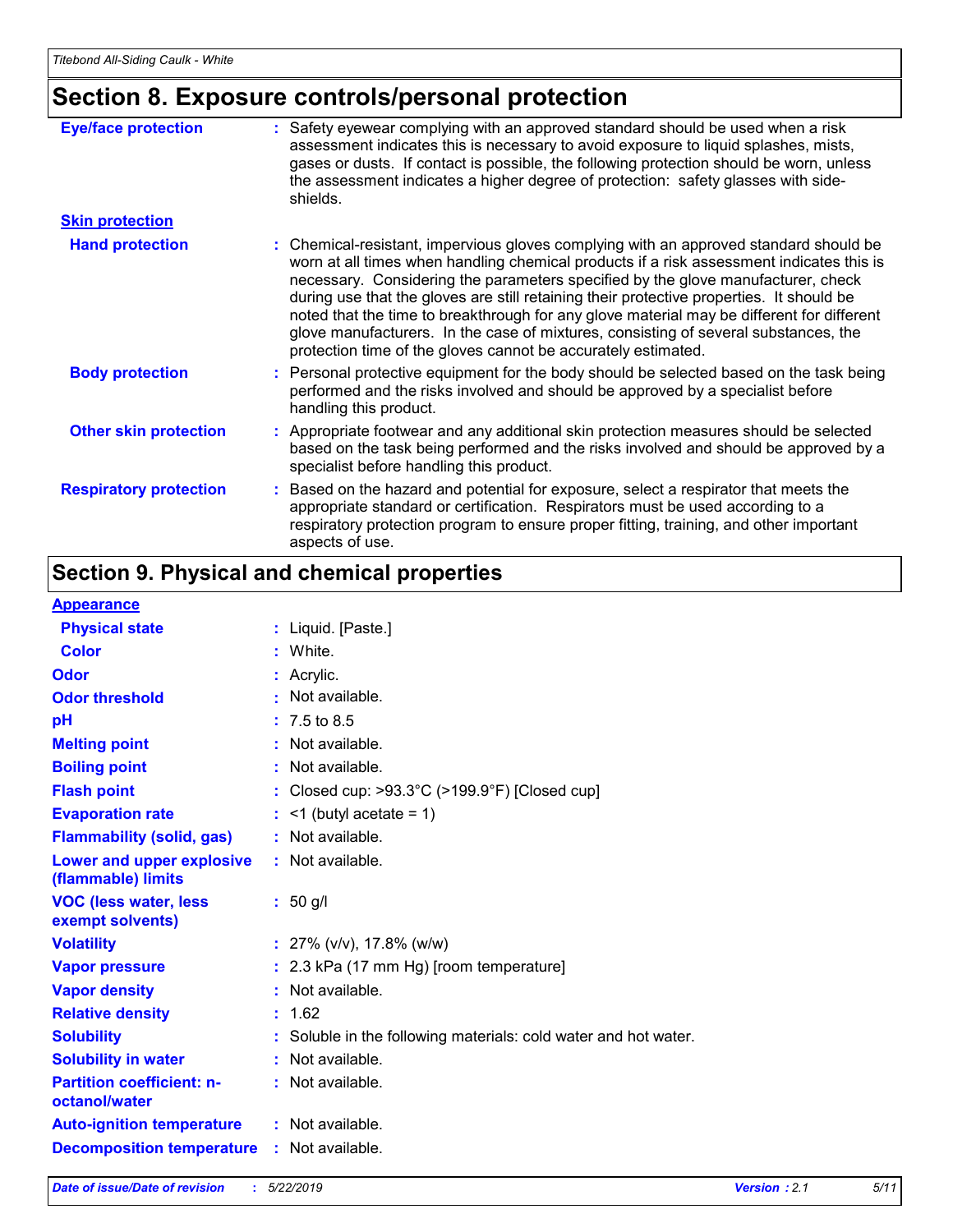### **Section 9. Physical and chemical properties**

**Viscosity :** Not available.

### **Section 10. Stability and reactivity**

| <b>Reactivity</b>                            | : No specific test data related to reactivity available for this product or its ingredients.              |
|----------------------------------------------|-----------------------------------------------------------------------------------------------------------|
| <b>Chemical stability</b>                    | : The product is stable.                                                                                  |
| <b>Possibility of hazardous</b><br>reactions | : Under normal conditions of storage and use, hazardous reactions will not occur.                         |
| <b>Conditions to avoid</b>                   | : No specific data.                                                                                       |
| <b>Incompatible materials</b>                | : No specific data.                                                                                       |
| <b>Hazardous decomposition</b><br>products   | : Under normal conditions of storage and use, hazardous decomposition products should<br>not be produced. |

# **Section 11. Toxicological information**

#### **Information on toxicological effects**

| <b>Product/ingredient name</b> | <b>Result</b>                             | <b>Species</b> | <b>Dose</b>                            | <b>Exposure</b> |
|--------------------------------|-------------------------------------------|----------------|----------------------------------------|-----------------|
| l ethanediol                   | <b>LC50 Inhalation Vapor</b><br>LD50 Oral | Rat<br>Rat     | $10.92$ mg/l<br>$ 4700 \text{ mg/kg} $ | I4 hours        |

| <b>Product/ingredient name</b> | <b>Result</b>            | <b>Species</b> | <b>Score</b> | <b>Exposure</b>    | <b>Observation</b>       |
|--------------------------------|--------------------------|----------------|--------------|--------------------|--------------------------|
| <b>ethanediol</b>              | Eyes - Mild irritant     | Rabbit         |              | l 24 hours 500     |                          |
|                                | Eyes - Mild irritant     | Rabbit         |              | mg<br>1 hours 100  | $\overline{\phantom{0}}$ |
|                                | Eyes - Moderate irritant | Rabbit         |              | mg<br>6 hours 1440 |                          |
|                                | Skin - Mild irritant     | Rabbit         |              | mg<br>555 mg       | $\overline{\phantom{0}}$ |

#### **Conclusion/Summary**

**Skin Example 20 :** Prolonged or repeated contact can defat the skin and lead to irritation, cracking and/or dermatitis.

- **Eyes :** This product may irritate eyes upon contact.
- **Respiratory :** May cause respiratory irritation.

#### **Sensitization**

Not available.

**Conclusion/Summary**

**Skin :** May cause allergic reactions in certain individuals.

#### **Mutagenicity** Not available.

**Carcinogenicity**

Not available.

### **Reproductive toxicity**

Not available.

### **Teratogenicity**

Not available.

#### **Specific target organ toxicity (single exposure)**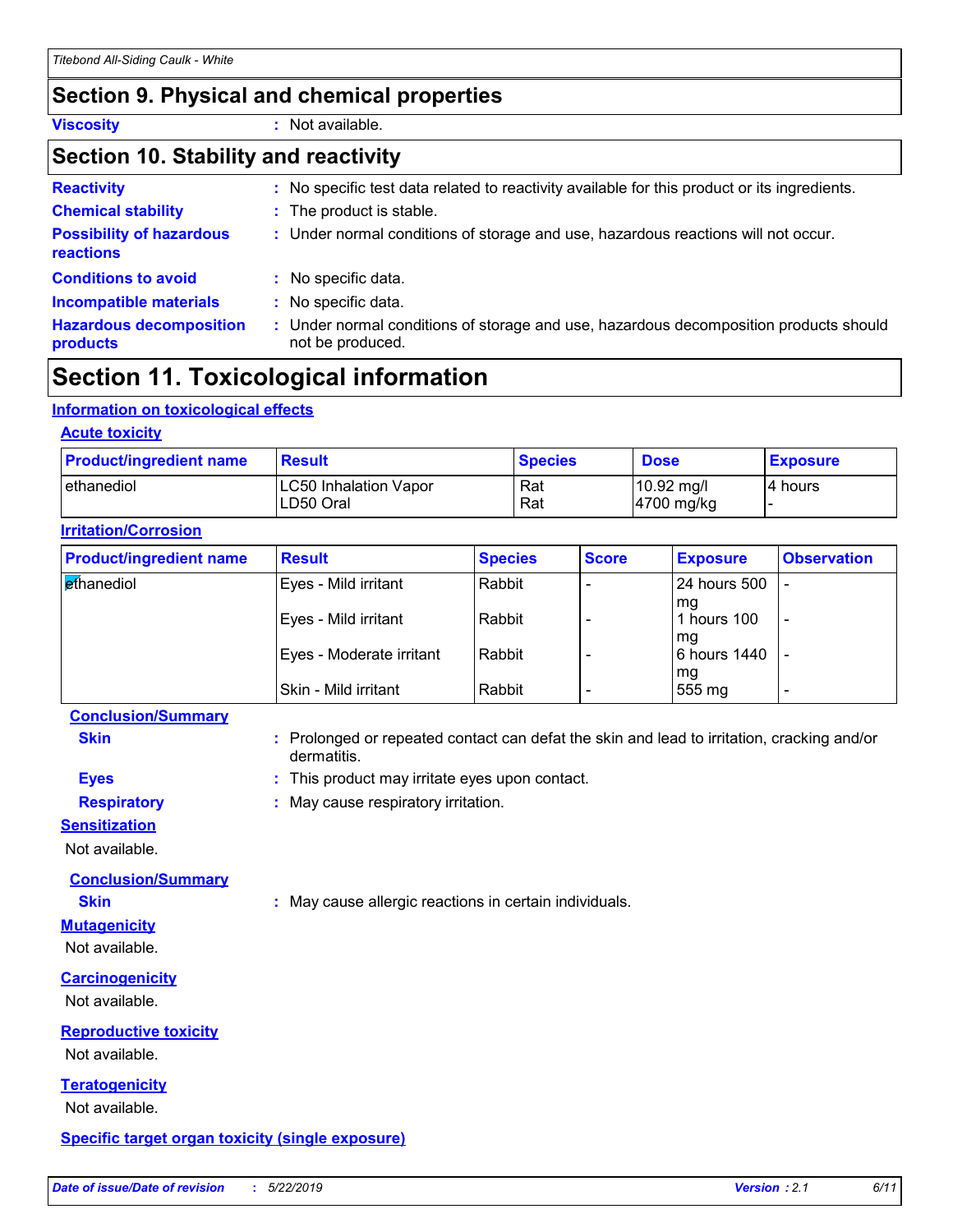# **Section 11. Toxicological information**

| <b>Name</b>                                                                              |  |                                                                                                                                                                              | <b>Category</b>          | <b>Route of</b><br>exposure | <b>Target organs</b>                                         |  |  |
|------------------------------------------------------------------------------------------|--|------------------------------------------------------------------------------------------------------------------------------------------------------------------------------|--------------------------|-----------------------------|--------------------------------------------------------------|--|--|
| ethanediol                                                                               |  |                                                                                                                                                                              | Category 1               | oral                        | blood, central<br>nervous system<br>(CNS), kidneys,<br>liver |  |  |
| <b>Specific target organ toxicity (repeated exposure)</b>                                |  |                                                                                                                                                                              |                          |                             |                                                              |  |  |
| <b>Name</b>                                                                              |  |                                                                                                                                                                              | <b>Category</b>          | <b>Route of</b><br>exposure | <b>Target organs</b>                                         |  |  |
| <b>Titebond All-Siding Caulk - White</b><br>ethanediol                                   |  |                                                                                                                                                                              | Category 2<br>Category 2 | oral                        | kidneys                                                      |  |  |
| <b>Aspiration hazard</b><br>Not available.                                               |  |                                                                                                                                                                              |                          |                             |                                                              |  |  |
| <b>Information on the likely</b><br>routes of exposure                                   |  | : Not available.                                                                                                                                                             |                          |                             |                                                              |  |  |
| <b>Potential acute health effects</b>                                                    |  |                                                                                                                                                                              |                          |                             |                                                              |  |  |
| <b>Eye contact</b>                                                                       |  | : This product may irritate eyes upon contact.                                                                                                                               |                          |                             |                                                              |  |  |
| <b>Inhalation</b>                                                                        |  | No known significant effects or critical hazards.                                                                                                                            |                          |                             |                                                              |  |  |
| <b>Skin contact</b>                                                                      |  | Defatting to the skin. May cause skin dryness and irritation.                                                                                                                |                          |                             |                                                              |  |  |
| <b>Ingestion</b>                                                                         |  | : No known significant effects or critical hazards.                                                                                                                          |                          |                             |                                                              |  |  |
| <b>Symptoms related to the physical, chemical and toxicological characteristics</b>      |  |                                                                                                                                                                              |                          |                             |                                                              |  |  |
| <b>Eye contact</b>                                                                       |  | : No specific data.                                                                                                                                                          |                          |                             |                                                              |  |  |
| <b>Inhalation</b>                                                                        |  | No specific data.                                                                                                                                                            |                          |                             |                                                              |  |  |
| <b>Skin contact</b>                                                                      |  | : Adverse symptoms may include the following:<br>irritation<br>dryness<br>cracking                                                                                           |                          |                             |                                                              |  |  |
| <b>Ingestion</b>                                                                         |  | : No specific data.                                                                                                                                                          |                          |                             |                                                              |  |  |
| Delayed and immediate effects and also chronic effects from short and long term exposure |  |                                                                                                                                                                              |                          |                             |                                                              |  |  |
| <b>Short term exposure</b>                                                               |  |                                                                                                                                                                              |                          |                             |                                                              |  |  |
| <b>Potential immediate</b><br>effects                                                    |  | : Not available.                                                                                                                                                             |                          |                             |                                                              |  |  |
| <b>Potential delayed effects</b>                                                         |  | : Not available.                                                                                                                                                             |                          |                             |                                                              |  |  |
| <b>Long term exposure</b>                                                                |  |                                                                                                                                                                              |                          |                             |                                                              |  |  |
| <b>Potential immediate</b><br>effects                                                    |  | : Not available.                                                                                                                                                             |                          |                             |                                                              |  |  |
| <b>Potential delayed effects</b>                                                         |  | : Not available.                                                                                                                                                             |                          |                             |                                                              |  |  |
| <b>Potential chronic health effects</b>                                                  |  |                                                                                                                                                                              |                          |                             |                                                              |  |  |
| Not available.                                                                           |  |                                                                                                                                                                              |                          |                             |                                                              |  |  |
| <b>General</b>                                                                           |  | : May cause damage to organs through prolonged or repeated exposure. Prolonged or<br>repeated contact can defat the skin and lead to irritation, cracking and/or dermatitis. |                          |                             |                                                              |  |  |
| <b>Carcinogenicity</b>                                                                   |  | : No known significant effects or critical hazards.                                                                                                                          |                          |                             |                                                              |  |  |
| <b>Mutagenicity</b>                                                                      |  | No known significant effects or critical hazards.                                                                                                                            |                          |                             |                                                              |  |  |
| <b>Teratogenicity</b>                                                                    |  | No known significant effects or critical hazards.                                                                                                                            |                          |                             |                                                              |  |  |
| <b>Developmental effects</b>                                                             |  | No known significant effects or critical hazards.                                                                                                                            |                          |                             |                                                              |  |  |
| <b>Fertility effects</b>                                                                 |  | No known significant effects or critical hazards.                                                                                                                            |                          |                             |                                                              |  |  |
| <b>Numerical measures of toxicity</b>                                                    |  |                                                                                                                                                                              |                          |                             |                                                              |  |  |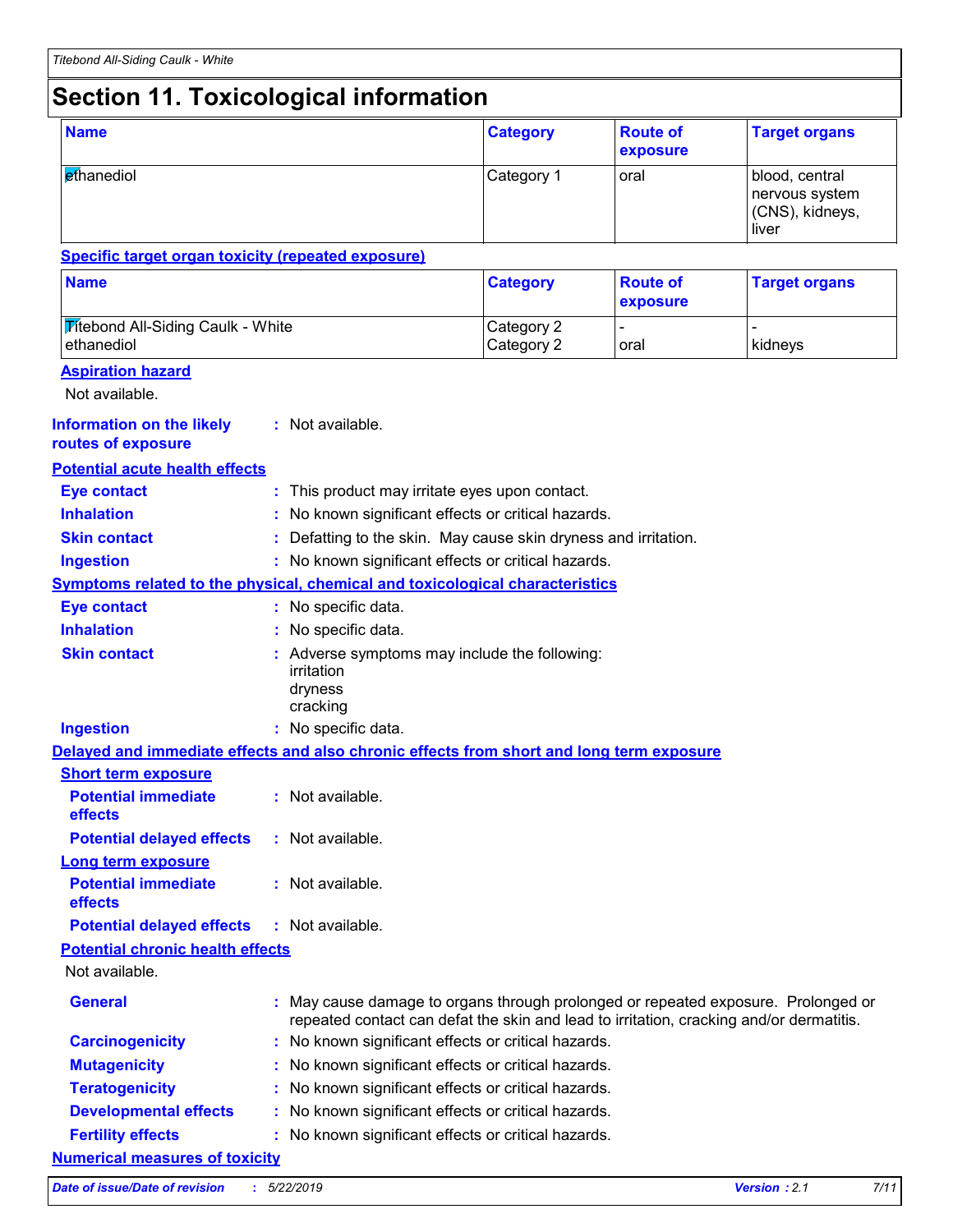# **Section 11. Toxicological information**

#### **Acute toxicity estimates**

Not available.

# **Section 12. Ecological information**

#### **Toxicity**

| <b>Product/ingredient name</b> | <b>Result</b>                       | <b>Species</b>                                | <b>Exposure</b> |
|--------------------------------|-------------------------------------|-----------------------------------------------|-----------------|
| ethanediol                     | Acute EC50 10940 mg/l               | Algae - Selenastrum<br>capriocornutum         | 96 hours        |
|                                | Acute LC50 6900000 µg/l Fresh water | Crustaceans - Ceriodaphnia<br>dubia - Neonate | 48 hours        |
|                                | Acute LC50 41000 mg/l Fresh water   | Daphnia - Daphnia magna -<br>Neonate          | 48 hours        |
|                                | Acute LC50 8050000 µg/l Fresh water | Fish - Pimephales promelas                    | 96 hours        |
|                                | Chronic NOEC 10000 mg/l             | Algae - Selenastrum<br>capriocornutum         | 96 hours        |

#### **Persistence and degradability**

| <b>Product/ingredient name</b> | <b>Aquatic half-life</b> | <b>Photolysis</b> | Biodegradability |
|--------------------------------|--------------------------|-------------------|------------------|
| ethanediol                     |                          |                   | Readily          |

#### **Bioaccumulative potential**

| <b>Product/ingredient name</b> | $LogP_{ow}$ | <b>BCL</b><br>ov. | <b>Potential</b> |
|--------------------------------|-------------|-------------------|------------------|
| ethanediol                     | .36         | 10                | low              |

#### **Mobility in soil**

| <b>Soil/water partition</b> |  |
|-----------------------------|--|
| <b>coefficient (Koc)</b>    |  |

**:** Not available.

**Other adverse effects** : No known significant effects or critical hazards.

# **Section 13. Disposal considerations**

| <b>Disposal methods</b> | : The generation of waste should be avoided or minimized wherever possible. Disposal<br>of this product, solutions and any by-products should at all times comply with the<br>requirements of environmental protection and waste disposal legislation and any<br>regional local authority requirements. Dispose of surplus and non-recyclable products<br>via a licensed waste disposal contractor. Waste should not be disposed of untreated to<br>the sewer unless fully compliant with the requirements of all authorities with jurisdiction.<br>Waste packaging should be recycled. Incineration or landfill should only be considered<br>when recycling is not feasible. This material and its container must be disposed of in a<br>safe way. Care should be taken when handling emptied containers that have not been<br>cleaned or rinsed out. Empty containers or liners may retain some product residues.<br>Avoid dispersal of spilled material and runoff and contact with soil, waterways, drains |
|-------------------------|----------------------------------------------------------------------------------------------------------------------------------------------------------------------------------------------------------------------------------------------------------------------------------------------------------------------------------------------------------------------------------------------------------------------------------------------------------------------------------------------------------------------------------------------------------------------------------------------------------------------------------------------------------------------------------------------------------------------------------------------------------------------------------------------------------------------------------------------------------------------------------------------------------------------------------------------------------------------------------------------------------------|
|                         | and sewers.                                                                                                                                                                                                                                                                                                                                                                                                                                                                                                                                                                                                                                                                                                                                                                                                                                                                                                                                                                                                    |

# **Section 14. Transport information**

|                                                                    | <b>DOT</b><br><b>Classification</b> | <b>TDG</b><br><b>Classification</b> | <b>Mexico</b><br><b>Classification</b> | <b>ADR/RID</b> | <b>IMDG</b>    | <b>IATA</b>    |
|--------------------------------------------------------------------|-------------------------------------|-------------------------------------|----------------------------------------|----------------|----------------|----------------|
| <b>UN number</b>                                                   | Not regulated.                      | Not regulated.                      | Not regulated.                         | Not regulated. | Not regulated. | Not regulated. |
| <b>UN proper</b><br>shipping name                                  |                                     |                                     |                                        |                |                |                |
|                                                                    |                                     |                                     |                                        |                |                |                |
| Date of issue/Date of revision<br>5/22/2019<br><b>Version: 2.1</b> |                                     |                                     |                                        |                | 8/11           |                |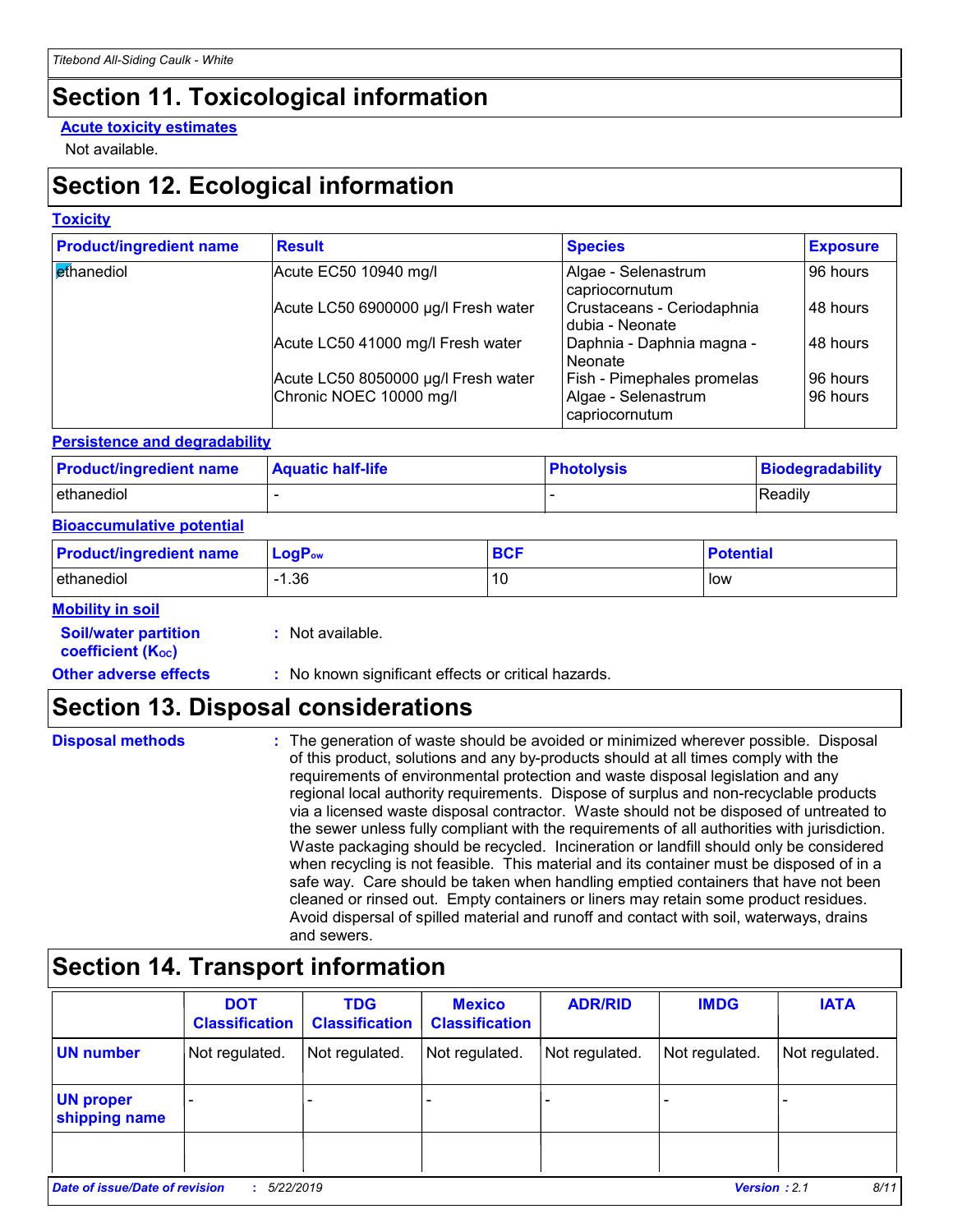#### **Section 14. Transport information** - - - - - - **Transport hazard class(es) Packing group Environmental hazards** No. No. No. - No. - No. - No.

# **Section 15. Regulatory information**

#### **U.S. Federal regulations**

#### **SARA 302/304**

#### **Composition/information on ingredients**

No products were found.

#### **SARA 304 RQ :** Not applicable.

#### **SARA 311/312**

#### **Classification :** SPECIFIC TARGET ORGAN TOXICITY (REPEATED EXPOSURE) - Category 2 HNOC - Defatting irritant

#### **Composition/information on ingredients**

| <b>Name</b>                | $\frac{9}{6}$ | <b>Classification</b>                                                                                                                                                                                                                                             |
|----------------------------|---------------|-------------------------------------------------------------------------------------------------------------------------------------------------------------------------------------------------------------------------------------------------------------------|
| l <mark>et</mark> hanediol | ≤3            | ACUTE TOXICITY (oral) - Category 4<br><b>SKIN IRRITATION - Category 2</b><br><b>EYE IRRITATION - Category 2B</b><br>SPECIFIC TARGET ORGAN TOXICITY (SINGLE EXPOSURE) -<br>Category 1<br>SPECIFIC TARGET ORGAN TOXICITY (REPEATED<br><b>EXPOSURE) - Category 2</b> |

#### **SARA 313**

|                                           | <b>Product name</b> | <b>CAS number</b> | $\frac{9}{6}$ |
|-------------------------------------------|---------------------|-------------------|---------------|
| <b>Form R - Reporting</b><br>requirements | ethanediol          | $107 - 21 - 1$    | ו≥ו           |
| <b>Supplier notification</b>              | ethanediol          | $107 - 21 - 1$    | '≤3           |

SARA 313 notifications must not be detached from the SDS and any copying and redistribution of the SDS shall include copying and redistribution of the notice attached to copies of the SDS subsequently redistributed.

#### **State regulations**

| <b>Massachusetts</b> | : The following components are listed: ETHYLENE GLYCOL; 1,2-DIHYDROXYETHANE |
|----------------------|-----------------------------------------------------------------------------|
| <b>New York</b>      | : The following components are listed: Ethylene glycol                      |
| <b>New Jersey</b>    | : The following components are listed: ETHYLENE GLYCOL; 1,2-ETHANEDIOL      |
| Pennsylvania         | : The following components are listed: 1,2-ETHANEDIOL                       |

#### **California Prop. 65**

**A** WARNING: This product can expose you to Ethylene Glycol, which is known to the State of California to cause birth defects or other reproductive harm. For more information go to www.P65Warnings.ca.gov.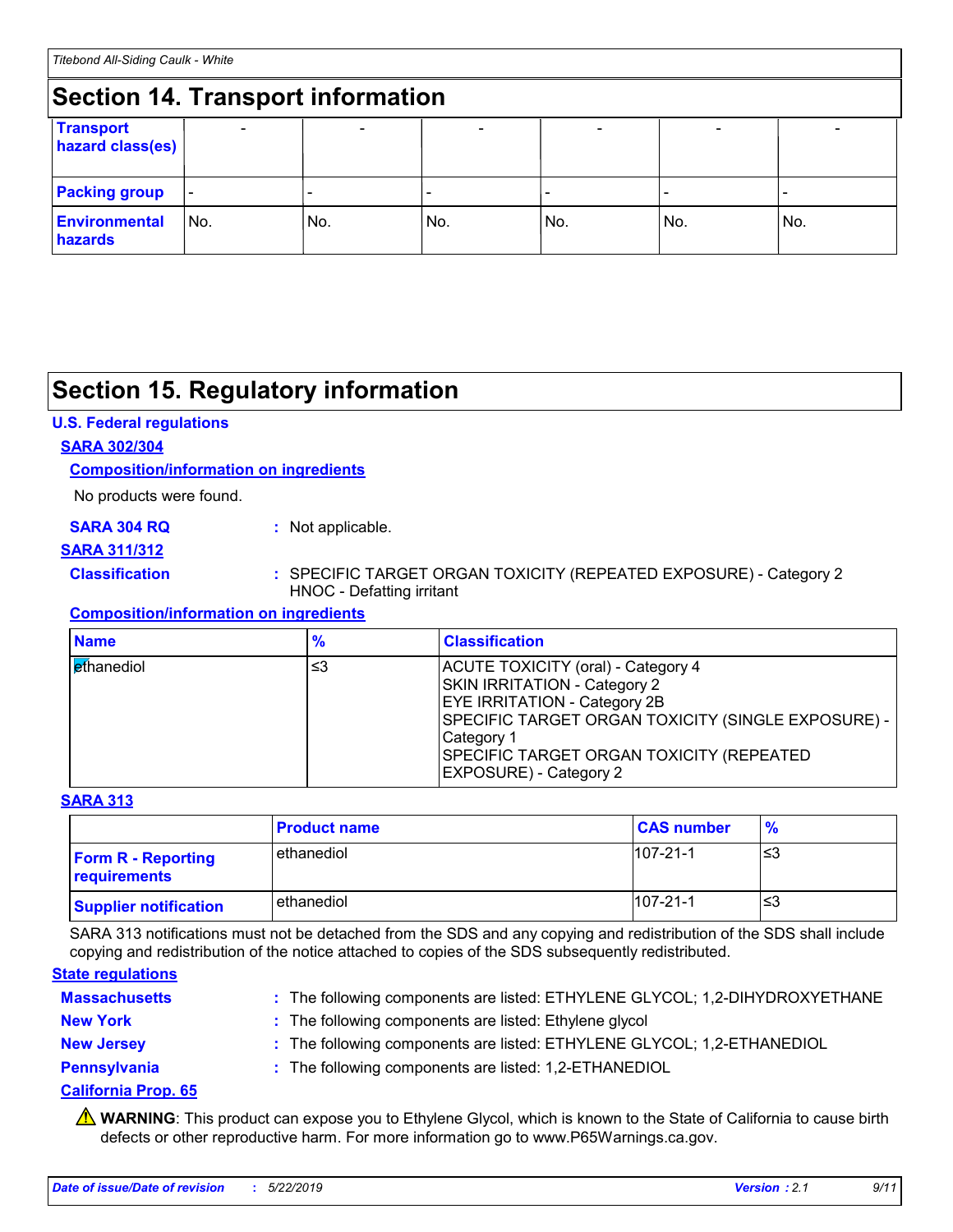# **Section 15. Regulatory information**

| <b>Ingredient name</b> | No significant risk Maximum<br>level | acceptable dosage<br><b>level</b> |
|------------------------|--------------------------------------|-----------------------------------|
| Ethylene Glycol        |                                      | Yes.                              |

#### **International regulations**

**Chemical Weapon Convention List Schedules I, II & III Chemicals**

Not listed.

#### **Montreal Protocol**

Not listed.

#### **Stockholm Convention on Persistent Organic Pollutants**

Not listed.

#### **UNECE Aarhus Protocol on POPs and Heavy Metals**

Not listed.

#### **Inventory list**

- **China :** All components are listed or exempted.
- **United States TSCA 8(b) inventory**
- **:** All components are active or exempted.

# **Section 16. Other information**

#### **Hazardous Material Information System (U.S.A.)**



**Caution: HMIS® ratings are based on a 0-4 rating scale, with 0 representing minimal hazards or risks, and 4 representing significant hazards or risks. Although HMIS® ratings and the associated label are not required on SDSs or products leaving a facility under 29 CFR 1910.1200, the preparer may choose to provide them. HMIS® ratings are to be used with a fully implemented HMIS® program. HMIS® is a registered trademark and service mark of the American Coatings Association, Inc.**

**The customer is responsible for determining the PPE code for this material. For more information on HMIS® Personal Protective Equipment (PPE) codes, consult the HMIS® Implementation Manual.**

#### **National Fire Protection Association (U.S.A.)**



**Reprinted with permission from NFPA 704-2001, Identification of the Hazards of Materials for Emergency Response Copyright ©1997, National Fire Protection Association, Quincy, MA 02269. This reprinted material is not the complete and official position of the National Fire Protection Association, on the referenced subject which is represented only by the standard in its entirety.**

**Copyright ©2001, National Fire Protection Association, Quincy, MA 02269. This warning system is intended to be interpreted and applied only by properly trained individuals to identify fire, health and reactivity hazards of chemicals. The user is referred to certain limited number of chemicals with recommended classifications in NFPA 49 and NFPA 325, which would be used as a guideline only. Whether the chemicals are classified by NFPA or not, anyone using the 704 systems to classify chemicals does so at their own risk.**